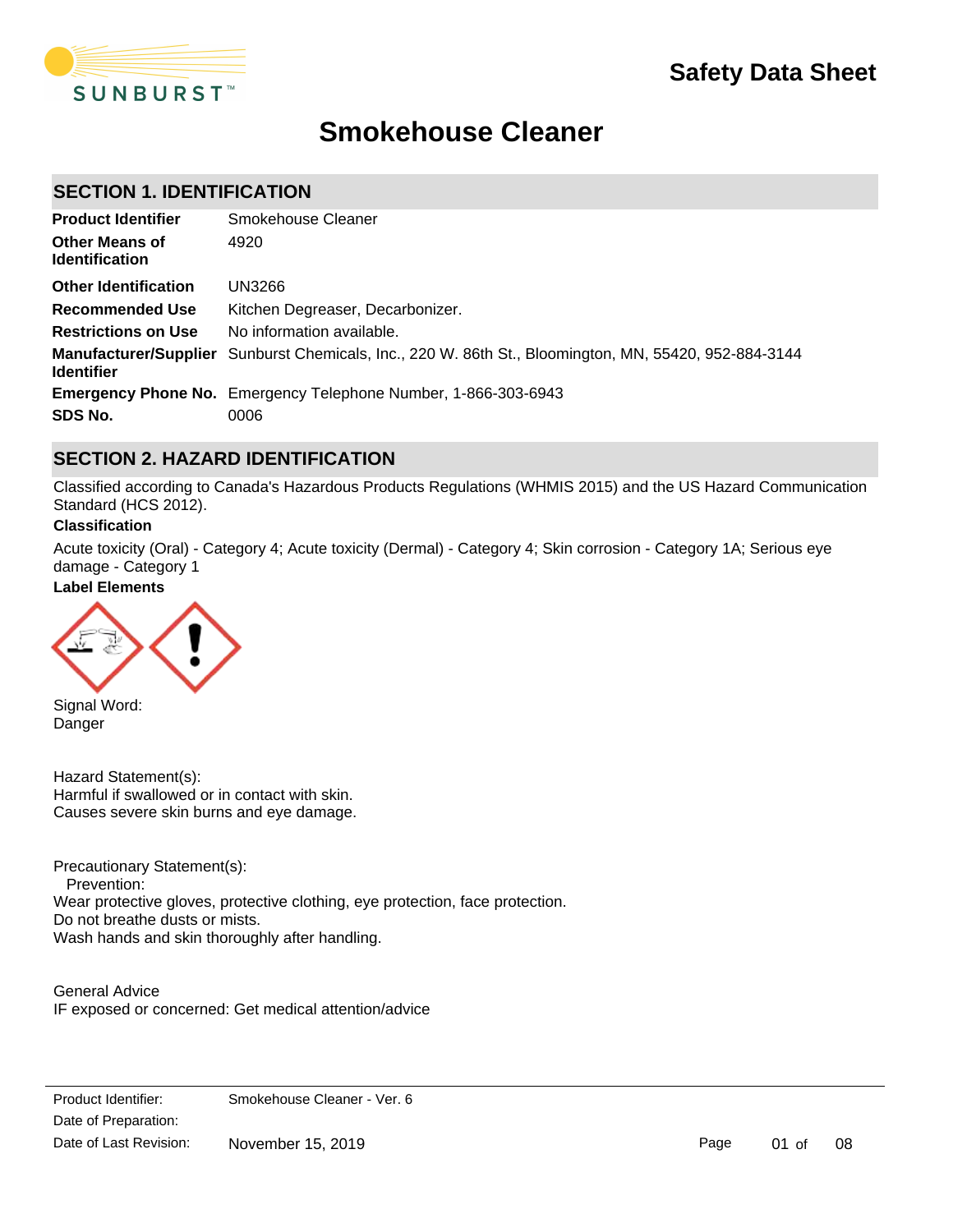### Eyes

IF IN EYES: Rinse cautiously with water for several minutes. Remove contact lenses, if present and easy to do. Continue rinsing.

Immediately call a POISON CENTRE or doctor.

**Skin** IF ON SKIN: Wash with plenty of water. Take off contaminated clothing and wash it before reuse. Call a POISON CENTRE or doctor if you feel unwell.

Inhalation

IF INHALED: If breathing is difficult, remove person to fresh air and keep comfortable for breathing.

Ingestion

IF SWALLOWED: Immediately call a POISON CENTRE or doctor. IF SWALLOWED: Rinse mouth. Do NOT induce vomiting.

Storage:

Store locked up.

Store in a well-ventilated place. Keep container tightly closed.

Disposal:

Dispose of contents and container in accordance with local, regional, national and international regulations.

## **Other Hazards**

Not applicable.

### **SECTION 3. COMPOSITION/INFORMATION ON INGREDIENTS**

| <b>Chemical Name</b>                                  | <b>CAS No.</b> | %         | Other Identifiers   Other Names |  |
|-------------------------------------------------------|----------------|-----------|---------------------------------|--|
| water                                                 | 7732-18-5      | $30 - 50$ |                                 |  |
| Potassium hydroxide                                   | 1310-58-3      | 20-40     |                                 |  |
| Sodium hydroxide                                      | 1310-73-2      | $5 - 10$  |                                 |  |
| D-Glucopyranose, oligomeric, decyl<br>octyl glycoside | 68515-73-1     | $2 - 8$   |                                 |  |
| 2-Butoxyethanol                                       | 111-76-2       | $1 - 5$   |                                 |  |
| Triethanolamine                                       | 102-71-6       | $1 - 5$   |                                 |  |
| Disodium Cocoampho Dipropinate                        | 68604-71-7     | $1 - 5$   |                                 |  |

### **Notes**

PRODUCT AT USE DILUTION

Contains ingredients listed above at weight % less than 2.0%

### **SECTION 4. FIRST-AID MEASURES**

### **First-aid Measures**

### **Inhalation**

Remove source of exposure or move to fresh air. Get medical advice or attention if you feel unwell or are concerned.

Date of Preparation: Product Identifier: Smokehouse Cleaner - Ver. 6 Date of Last Revision: November 15, 2019

Page 02 of 08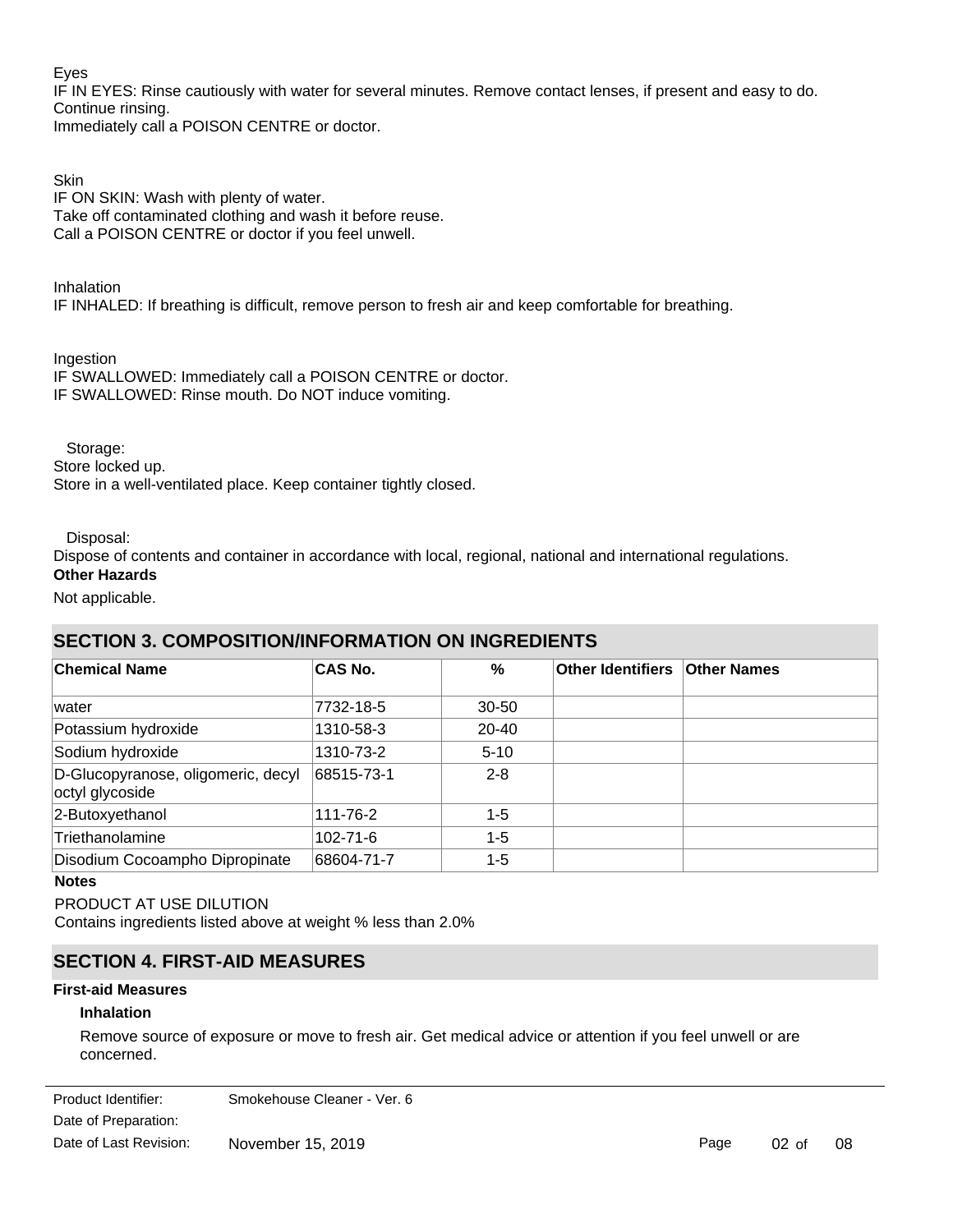### **Skin Contact**

Wash gently and thoroughly with lukewarm, gently flowing water and mild soap for 5 minutes. Seek immediate medical attention/advice.

### **Eye Contact**

Immediately rinse the contaminated eye(s) with lukewarm, gently flowing water for 15-20 minutes, while holding the eyelid(s) open. Seek immediate medical attention/advice.

### **Ingestion**

Do NOT induce vomiting. Drink plenty of water. Never give anything by mouth to an unconscious person. Immediately call a Poison Centre or doctor.

### **First-aid Comments**

Get medical advice or attention if you feel unwell or are concerned.

### **Most Important Symptoms and Effects, Acute and Delayed**

None known.

### **Immediate Medical Attention and Special Treatment**

**Special Instructions**

Treat symptomatically.

### **SECTION 5. FIRE-FIGHTING MEASURES**

### **Extinguishing Media**

### **Suitable Extinguishing Media**

Water. Carbon dioxide (CO 2 ). Dry chemical.

**Unsuitable Extinguishing Media**

None known.

### **Specific Hazards Arising from the Product**

Not sensitive to static discharge.

Not sensitive to mechanical Impact.

### **Special Protective Equipment and Precautions for Fire-fighters**

As in any fire, wear self-contained breathing apparatus pressure-demand, MSHA/NIOSH (approved or equivalent) and full protective gear.

As in any fire, wear self-contained breathing apparatus pressure-demand, MSHA/NIOSH (approved or equivalent) and full protective gear.

### **SECTION 6. ACCIDENTAL RELEASE MEASURES**

### **Personal Precautions, Protective Equipment, and Emergency Procedures**

Avoid contact with skin, eyes and clothing. Do not breathe spray mist. Ensure adequate ventilation. Use personal protective equipment. If spilled, take caution, as material can cause surfaces to become slippery.

### **Environmental Precautions**

Avoid release to the environment. Collect spillage. See Section 12 for additional Ecological Information. Dispose of contents/container to an approved waste disposal plant.

### **Methods and Materials for Containment and Cleaning Up**

Contain and soak up spill with absorbent that does not react with spilled product. Collect and reuse if possible. Following product recovery, flush area with water.

### **SECTION 7. HANDLING AND STORAGE**

### **Precautions for Safe Handling**

Handle in accordance with good industrial hygiene and safety practice. Ensure adequate ventilation. Avoid contact with skin, eyes and clothing. Do not breathe vapours or spray mist. Do not eat, drink or smoke when using this product, or its use solutions.

| Product Identifier:    | Smokehouse Cleaner - Ver. 6 |
|------------------------|-----------------------------|
| Date of Preparation:   |                             |
| Date of Last Revision: | November 15, 2019           |

Page 03 of 08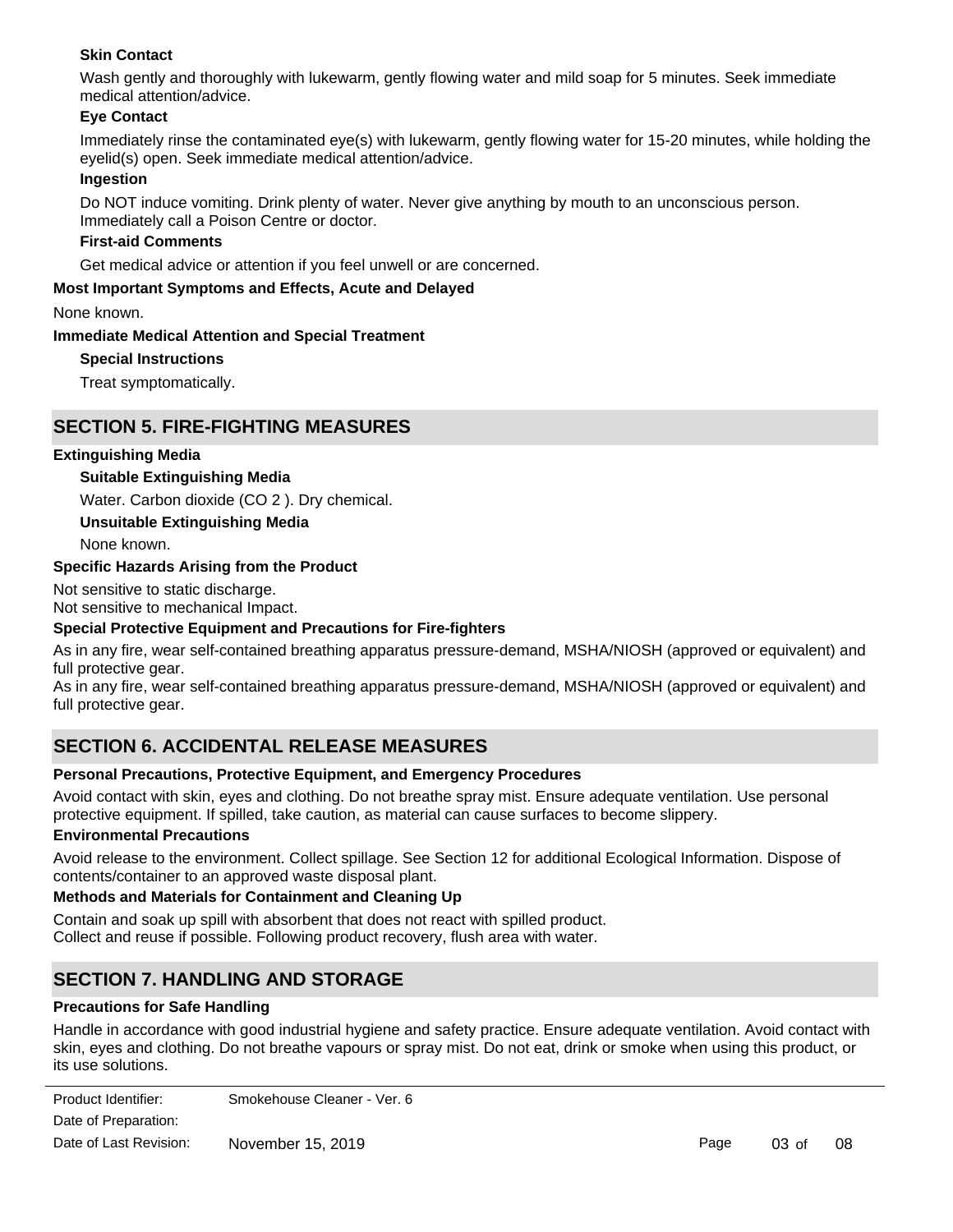### **Conditions for Safe Storage**

Keep container tightly closed. Keep container closed when not in use. Keep out of the reach of children.

### **SECTION 8. EXPOSURE CONTROLS/PERSONAL PROTECTION**

### **Control Parameters**

|                      |                    | <b>ACGIH TLV®</b> |                  | <b>OSHA PEL</b>    |          | <b>AIHA WEEL</b> |  |
|----------------------|--------------------|-------------------|------------------|--------------------|----------|------------------|--|
| <b>Chemical Name</b> | TWA                | <b>STEL</b>       | <b>TWA</b>       | <b>Ceiling</b>     | 8-hr TWA | <b>TWA</b>       |  |
| Triethanolamine      | $5 \text{ mg/m}$ 3 |                   | $6$ mg/m3        |                    |          |                  |  |
| 2-Butoxyethanol      | 20 ppm             |                   | $ 50$ ppm        |                    |          |                  |  |
| Sodium hydroxide     | $2 \text{ mg/m}$ 3 |                   | $\sqrt{2}$ mg/m3 | $2 \text{ mg/m}$ 3 |          |                  |  |
| Potassium hydroxide  | $2 \text{ mg/m}$ 3 |                   |                  | $2 \text{ mg/m}$ 3 |          |                  |  |

### **Appropriate Engineering Controls**

Provide eyewash in work area, if contact or splash hazard exists.

### **Individual Protection Measures**

### **Eye/Face Protection**

Wear chemical safety goggles and face shield when contact is possible.

### **Skin Protection**

Rubber or vinyl gloves recommended when handling solid chemicals or their use solutions.

### **Respiratory Protection**

If exposure limits are exceeded or irritation is experienced, NIOSH/MSHA approved respiratory protection should be worn.

### **SECTION 9. PHYSICAL AND CHEMICAL PROPERTIES**

### **Basic Physical and Chemical Properties**

| Appearance                                                   | Brown.                                               |
|--------------------------------------------------------------|------------------------------------------------------|
| <b>Odour</b>                                                 | Solvent                                              |
| <b>Odour Threshold</b>                                       | Not available                                        |
| pH                                                           | $12.0 - 14.0$                                        |
| <b>Melting Point/Freezing Point</b>                          | Not available (melting); Not applicable (freezing)   |
| <b>Initial Boiling Point/Range</b>                           | 100 °C (212 °F)                                      |
| <b>Flash Point</b>                                           | Not available                                        |
| <b>Evaporation Rate</b>                                      | Not applicable                                       |
| <b>Flammability (solid, gas)</b>                             | Not applicable                                       |
| <b>Upper/Lower Flammability or</b><br><b>Explosive Limit</b> | Not applicable (upper); Not applicable (lower)       |
| <b>Vapour Pressure</b>                                       | Not applicable                                       |
| Vapour Density (air = 1)                                     | Not applicable                                       |
| <b>Relative Density (water = 1)</b>                          | Not available                                        |
| <b>Solubility</b>                                            | Soluble in water; Not available (in other liquids)   |
| <b>Partition Coefficient,</b><br>n-Octanol/Water (Log Kow)   | Not applicable                                       |
| <b>Auto-ignition Temperature</b>                             | Not applicable                                       |
| <b>Decomposition Temperature</b>                             | Not available                                        |
| <b>Viscosity</b>                                             | Not applicable (kinematic); Not applicable (dynamic) |
| <b>Other Information</b>                                     |                                                      |
| <b>Physical State</b>                                        | Liquid                                               |
| Product Identifier:                                          | Smokehouse Cleaner - Ver. 6                          |
| Date of Preparation:                                         |                                                      |

Date of Last Revision: November 15, 2019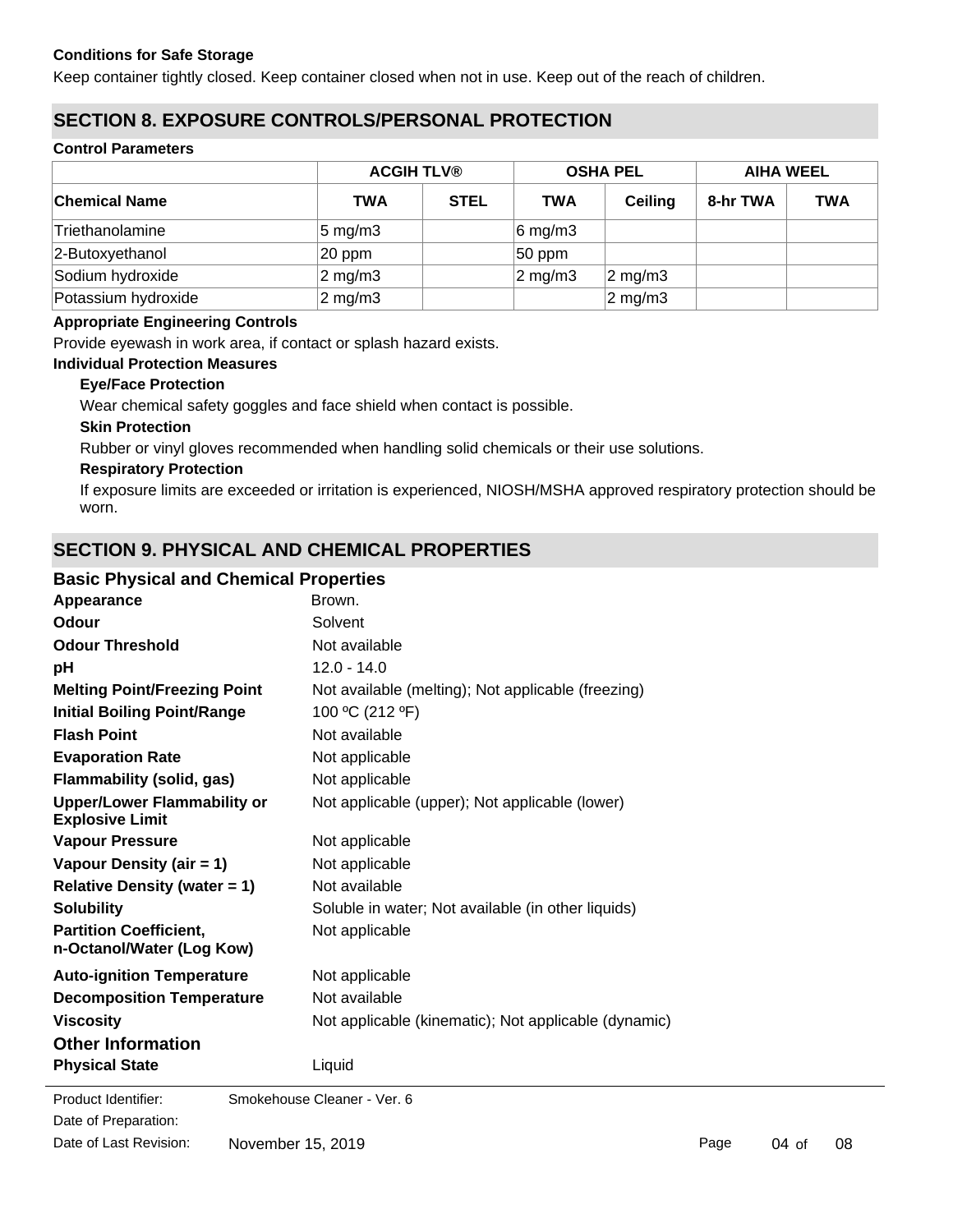### **SECTION 10. STABILITY AND REACTIVITY**

**Chemical Stability** Normally stable. **Conditions to Avoid** None known. **Incompatible Materials** None known. **Hazardous Decomposition Products** None known. **Possibility of Hazardous Reactions** None expected under normal conditions of storage and use. **Reactivity** None known.

### **SECTION 11. TOXICOLOGICAL INFORMATION**

### **Likely Routes of Exposure**

Eye contact; skin contact.

### **Acute Toxicity**

| <b>Chemical Name</b> | <b>LC50</b>                          | LD50 (oral)      | LD50 (dermal)        |
|----------------------|--------------------------------------|------------------|----------------------|
| Triethanolamine      | Not available                        | 2200 mg/kg (rat) | $>$ 2000 mg/kg (rat) |
| 2-Butoxyethanol      | 2.21 mg/L (rat) (4-hour<br>exposure) | 470 mg/kg (rat)  | 400 mg/kg (rabbit)   |
| Sodium hydroxide     | Not available                        | Not available    | 1350 mg/kg (rat)     |
| Potassium hydroxide  | Not available                        | 273 mg/kg (rat)  | Not available        |

LC50: No information was located.

LD50 (oral): No information was located.

LD50 (dermal): No information was located.

### **Skin Corrosion/Irritation**

Causes severe skin burns.

### **Serious Eye Damage/Irritation**

Causes serious eye damage.

### **STOT (Specific Target Organ Toxicity) - Single Exposure**

**Inhalation**

May cause irritation of respiratory tract.

### **Ingestion**

Harmful if swallowed. Ingestion may cause gastrointestinal irritation, nausea, vomiting and diarrhea.

### **Aspiration Hazard**

No information was located.

### **STOT (Specific Target Organ Toxicity) - Repeated Exposure**

No information available.

### **Respiratory and/or Skin Sensitization**

No information available.

**Product Identifier:** Date of Preparation: Smokehouse Cleaner - Ver. 6 Date of Last Revision: November 15, 2019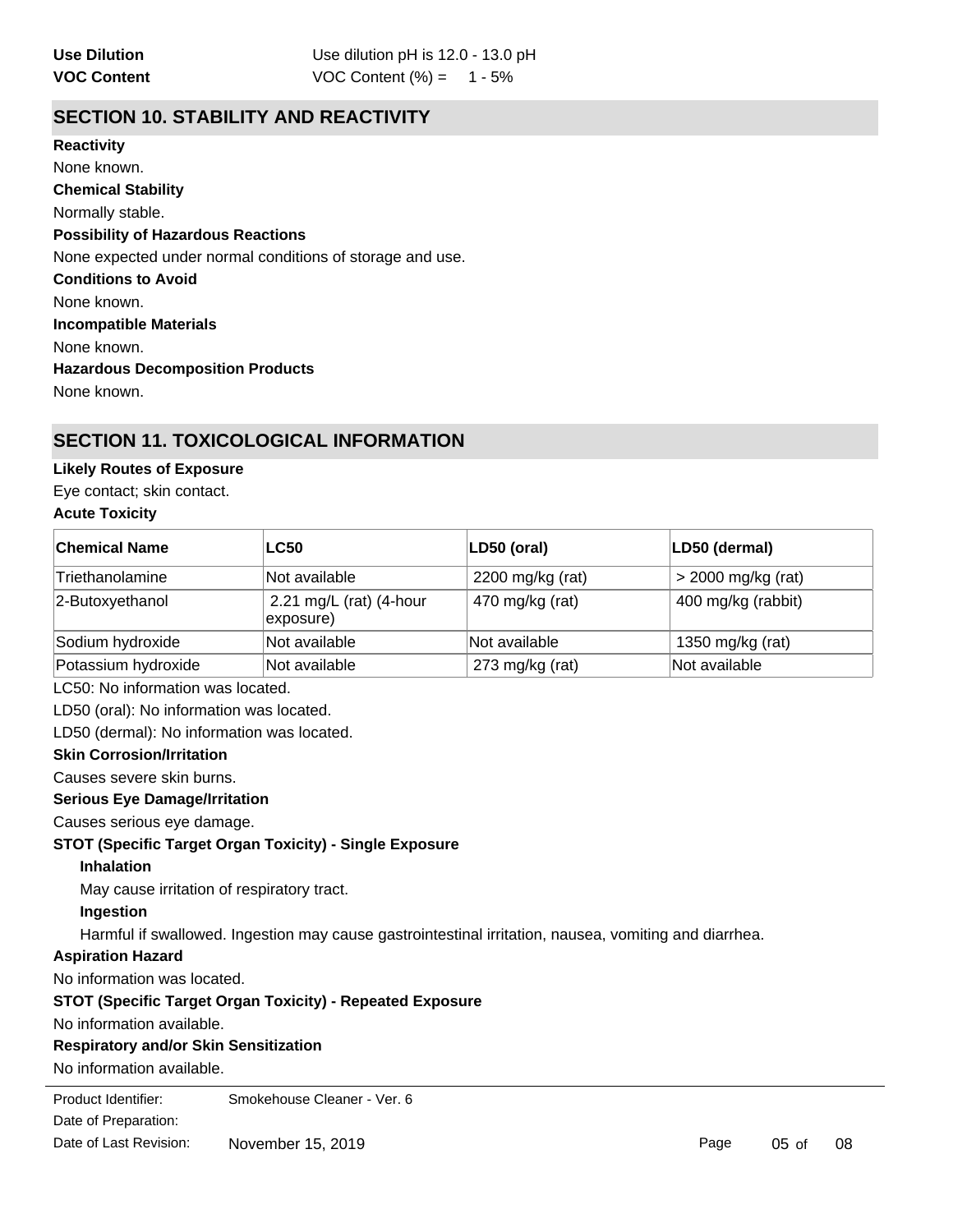### **Carcinogenicity**

| <b>Chemical Name</b> | <b>IARC</b> | <b>ACGIH®</b> | NTP | ດເ⊔∧<br>75HA |
|----------------------|-------------|---------------|-----|--------------|
| 2-Butoxyethanol      | Group 3     | lA3           |     |              |

Group 3 – Not classifiable as to its carcinogenicity to humans.

A3 – Confirmed animal carcinogen.

#### **Reproductive Toxicity**

**Development of Offspring**

No information was located.

**Sexual Function and Fertility**

No information was located.

**Effects on or via Lactation**

No information was located.

### **Germ Cell Mutagenicity**

Not mutagenic.

**Interactive Effects**

No information was located.

### **SECTION 12. ECOLOGICAL INFORMATION**

#### **Ecotoxicity**

Harmful, with long lasting effects to aquatic life, based on acute toxicity tests.

### **Acute Aquatic Toxicity**

| <b>Chemical Name</b> | <b>LC50 Fish</b>                                                               | EC50 Crustacea                                                      | <b>ErC50 Aquatic</b><br><b>Plants</b> | ErC50 Algae                                                       |
|----------------------|--------------------------------------------------------------------------------|---------------------------------------------------------------------|---------------------------------------|-------------------------------------------------------------------|
| Triethanolamine      | 11800 mg/L<br>(Pimephales<br>promelas (fathead<br>minnow); 96-hour;<br>static) | 1850 mg/L (Daphnia Not available<br>magna (water flea);<br>48-hour) |                                       | 169 mg/L<br>(Selenastrum<br>capricornutum<br>$(algae)$ ; 96-hour) |
| 2-Butoxyethanol      | 1490 mg/L (Lepomis Not available<br>macrochirus<br>(bluegill); 96-hour)        |                                                                     | Not available                         | Not available                                                     |
| Sodium hydroxide     | 45.4 mg/L (Lepomis Not available<br>macrochirus<br>(bluegill); static)         |                                                                     | Not available                         | Not available                                                     |
| Potassium hydroxide  | 80 mg/L (96-hour)                                                              | <b>Not available</b>                                                | Not available                         | Not available                                                     |

**Persistence and Degradability**

No information available.

### **Bioaccumulative Potential**

No information available.

**Mobility in Soil**

No information was located.

### **Other Adverse Effects**

There is no information available.

### **SECTION 13. DISPOSAL CONSIDERATIONS**

### **Disposal Methods**

Dispose of contents and container in accordance with local, regional, national and international regulations.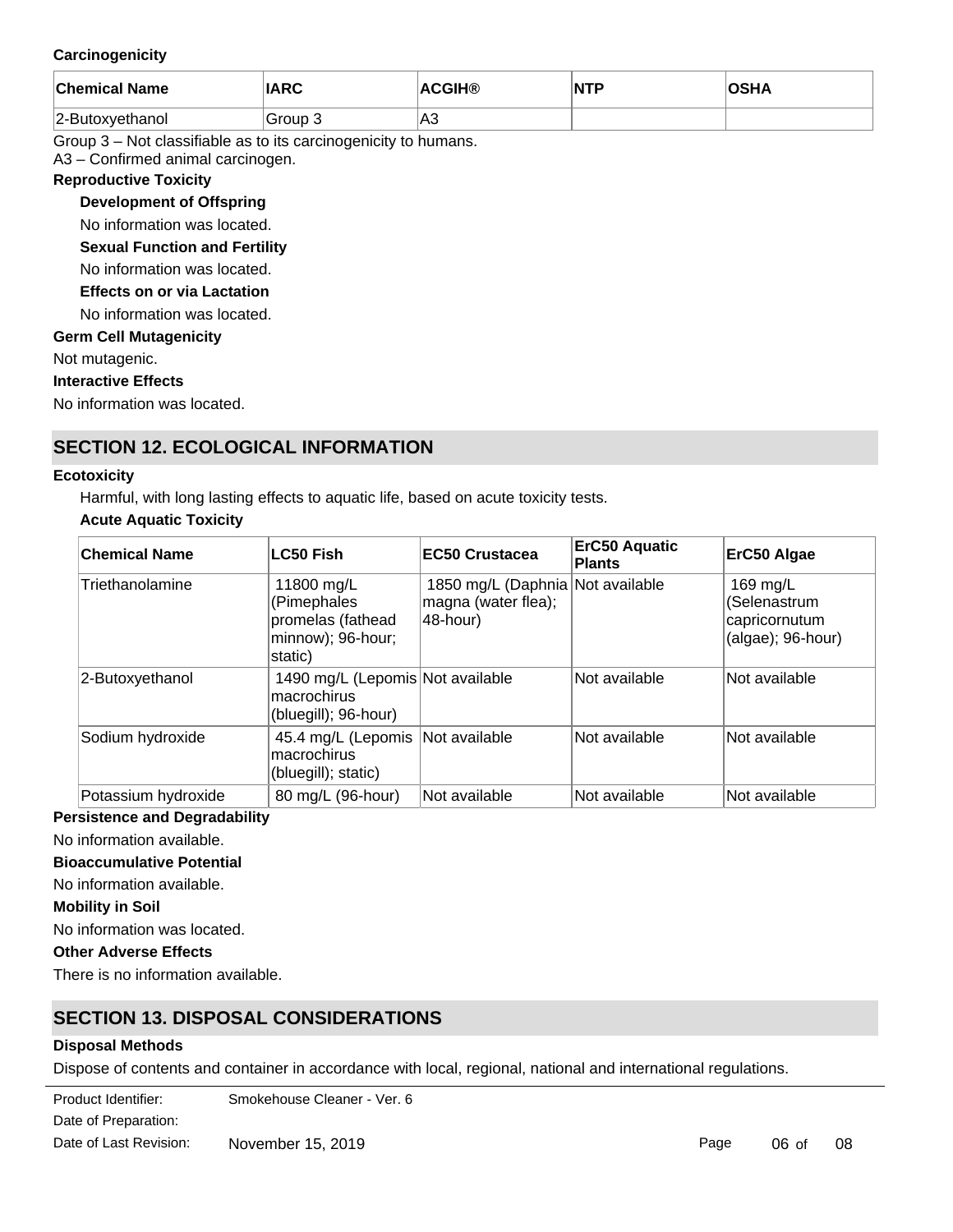### **SECTION 14. TRANSPORT INFORMATION**

| <b>Regulation</b> | UN No.  | <b>Proper Shipping Name</b>                                                           | <b>Transport Hazard</b><br>Class(es) | <b>Packing</b><br>Group |
|-------------------|---------|---------------------------------------------------------------------------------------|--------------------------------------|-------------------------|
| <b>IUS DOT</b>    | lun3266 | Corrosive liquid, basic, inorganic, n.o.s. (Sodium<br>Hydroxide, Potassium Hydroxide) |                                      |                         |
| <b>IMDG/IMO</b>   | lun3266 | Corrosive liquid, basic, inorganic, n.o.s. (Sodium<br>Hydroxide, Potassium Hydroxide) |                                      |                         |

#### **Environmental** Not applicable

**Hazards**

**Special Precautions** Not applicable

### **Transport in Bulk According to Annex II of MARPOL 73/78 and the IBC Code**

Not applicable

**Emergency Response** 154 **Guide No.**

### **SECTION 15. REGULATORY INFORMATION**

### **Safety, Health and Environmental Regulations**

### **Canada**

### **Domestic Substances List (DSL) / Non-Domestic Substances List (NDSL)**

All ingredients are listed on the DSL/NDSL.

### **USA**

### **Toxic Substances Control Act (TSCA) Section 8(b)**

All ingredients are listed on the TSCA Inventory.

### **Additional USA Regulatory Lists**

SARA Title III - Section 313:

Section 313 of Title III of the Superfund Amendments and Reauthorization Act of 1986 (SARA). This product does contain chemicals which are subject to the reporting requirements of the Act and Title 40 of the Code of Federal Regulations, Part 372.

| Chemical NameCAS-No | Weight % |             | SARA 313 - Threshold Values % |
|---------------------|----------|-------------|-------------------------------|
| 2-Butoxyethanol     | 111-76-2 | $1-5$ $1.0$ |                               |

SARA Title III - Section 311/312:

| Acute Health Hazard               | Yes |    |
|-----------------------------------|-----|----|
| Chronic Health Hazard             | Nο  |    |
| Fire Hazard                       | N٥  |    |
| Sudden Release of Pressure Hazard |     | N٥ |
| Reactive Hazard                   |     | N٥ |

California Proposition 65 This product contains no Proposition 65 chemicals.

U.S. EPA Label Information

EPA Registration Number : Not applicable.

### **Clean Water Act**

This product contains the following substances which are regulated pollutants pursuant to the Clean Water Act (40 CFR 122.21 and 40 CFR 122.42):

CWA - Hazardous Substances : Pentasodium triphosphate

| Product Identifier:    | Smokehouse Cleaner - Ver. 6 |      |         |    |
|------------------------|-----------------------------|------|---------|----|
| Date of Preparation:   |                             |      |         |    |
| Date of Last Revision: | November 15, 2019           | Page | $07$ of | 08 |